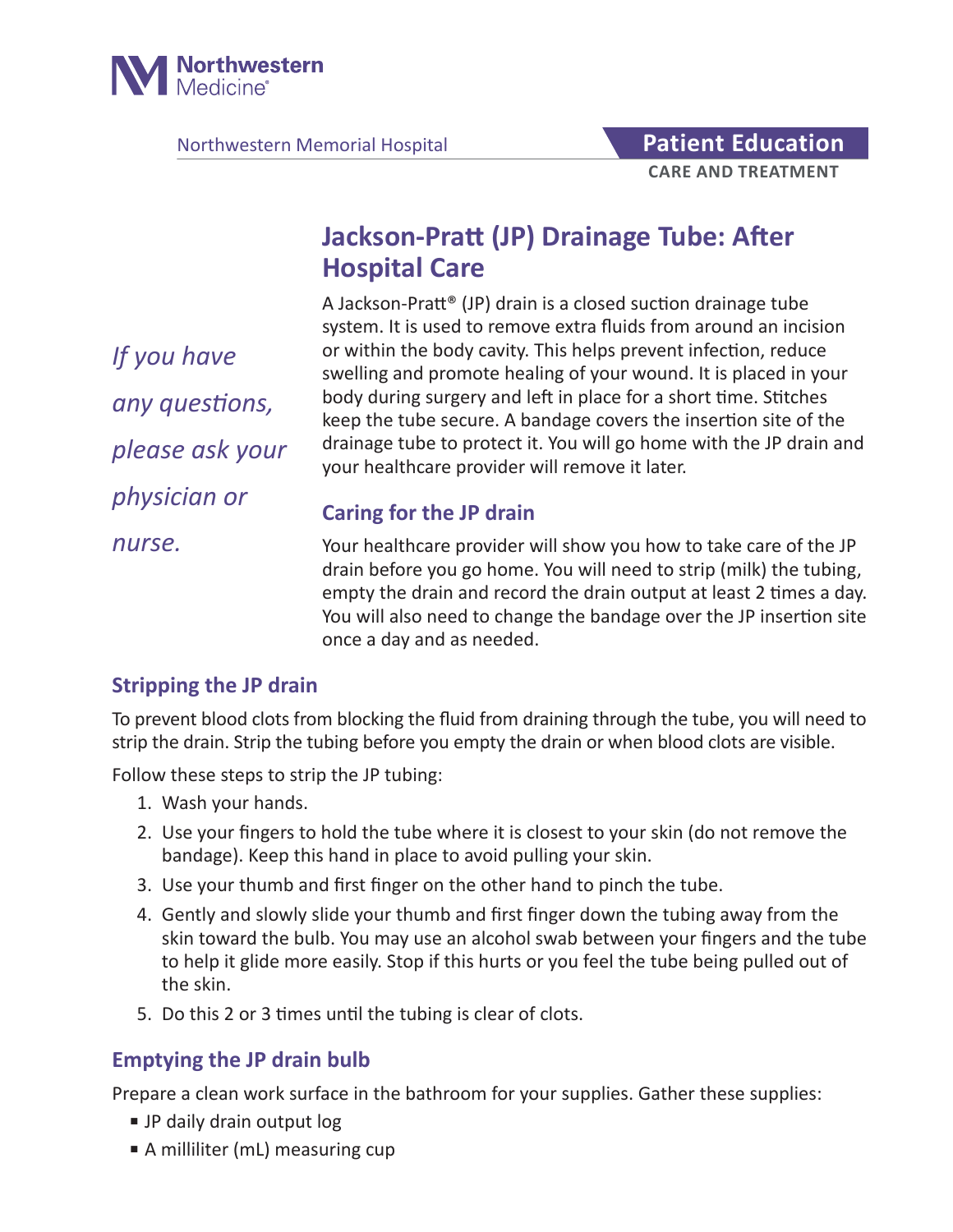Follow these steps to empty the JP drain bulb (Figure 1):

- 1. Wash your hands with soap and water before handling the JP drain.
- 2. Unpin the bulb from your clothing. Strip the JP drain tubing before you empty the contents of the bulb.
- 3. Unplug the bulb spout.
- 4. The bulb will expand when the suction is released.
- 5. Pour the contents of the bulb into the measuring cup. Squeeze the bulb to fully empty the JP drain.
- 6. When the bulb is empty, use one hand to squeeze the air out of the bulb. The bulb will become a crescent shape.
- 7. Use your other hand to plug the bulb while it is compressed. Secure the bulb to your clothing with a safety pin.
- 8. Place the measuring cup on a flat surface. Check the amount of fluid in the cup at eye level. Measure the amount of drainage in mLs. Write the date, time and amount of drainage in the JP daily drain output log.
- 9. Empty the contents of the measuring cup into the toilet to discard the fluid.
- 10. Wash your hands with soap and water.

#### **Figure 1. How to empty the JP drain bulb**



©2000-2021 The StayWell Company LLC, all rights reserved. This information is not intended as a substitute for professional medical care. Always follow your healthcare professional's instructions.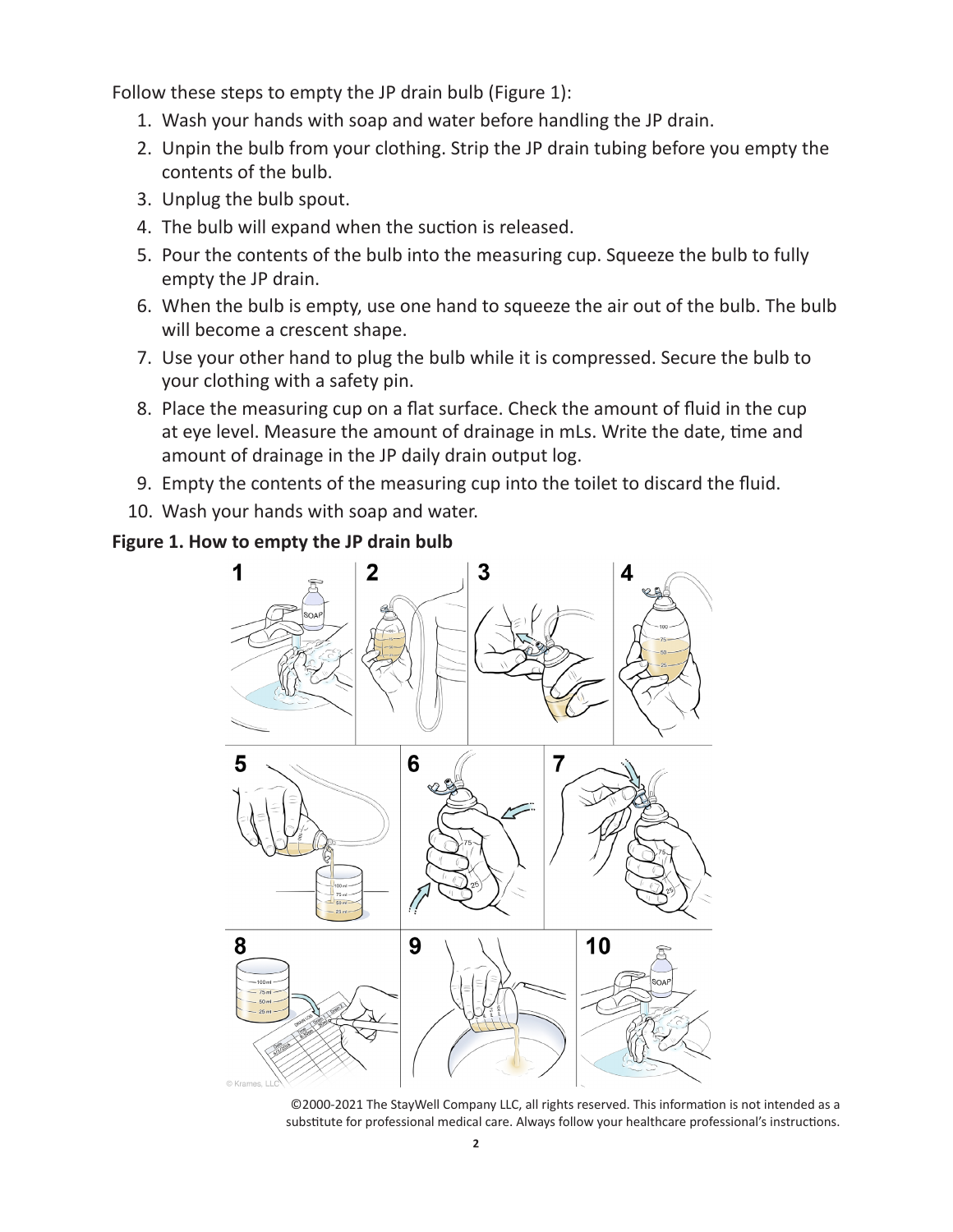#### **Recording the JP drain output**

Each time you empty the JP drain, record the date, time and amount of drainage in the JP daily drain output log at the end of this handout. If you have more than 1 drainage tube, each is labeled with either a number or letter. Be sure to record each one separately in the correct column. Bring your JP daily drain output log to each healthcare provider visit. Your healthcare provider will use this log to determine when you no longer need the drain.

#### **Changing the JP drain bandage**

Change your bandage at least 1 time each day. You may also need to change your bandage if it becomes:

- Very wet or soiled (slight dampness is OK)
- Loose and at risk of falling off

If possible, have someone help you change your bandage at first. You will need the following items to change your bandage:

- 2 pairs of clean, disposable gloves
- 1 gauze bandage
- Surgical tape
- Cotton swabs
- Soap and water

Follow these steps to change your bandage:

- 1. Wash your hands well with soap and water. Dry your hands.
- 2. Put on clean gloves.
- 3. Loosen the tape carefully and take off the old bandage. Throw the old bandage into the trash bag.
- 4. Look for any new redness, swelling, bad odor or pus on the skin around the JP drain.
- 5. Use a cotton swab dipped in the soapy water to clean the skin around the JP drain.
- 6. Do this 3 or 4 times, using a new swab each time.
- 7. Take off the first pair of gloves and throw them in the trash bag. Put on the second pair of gloves. If you do not have gloves, wash your hands again.
- 8. Put a new bandage around the JP drain tube site. Use surgical tape to hold it down against your skin.
- 9. Throw all used supplies in the trash bag.
- 10. Wash your hands when you are finished.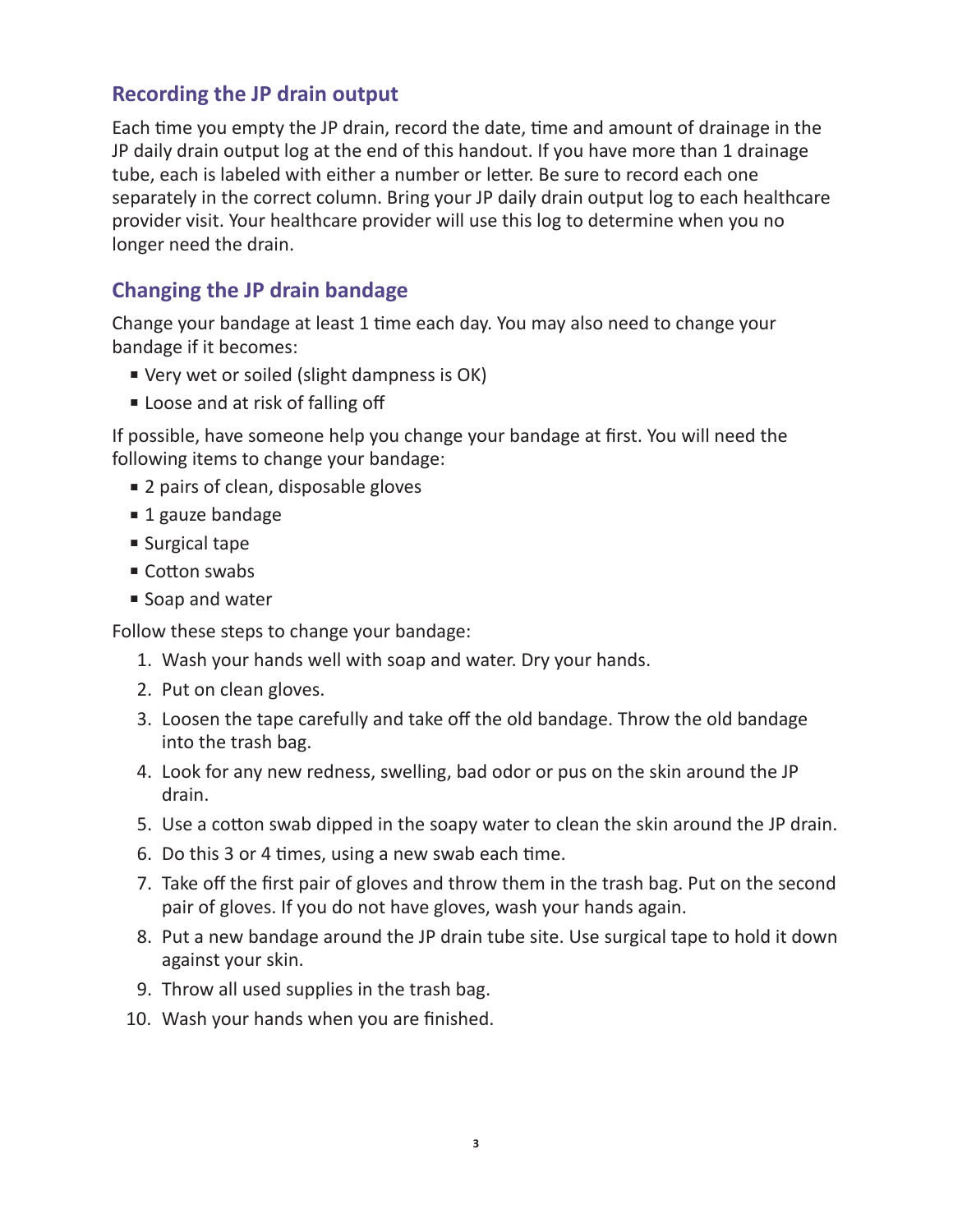#### **JP drain care reminders**

- Wash your hands before and after you touch the JP drain.
- Strip/milk the tubing before you empty the JP drain.
- Empty the JP drain at least 2 times a day or when it becomes half full.
- After you empty the JP drain, be sure to squeeze the bulb before closing the plug. Suction is working when the bulb stays compressed.
- When you leave the hospital, a safety pin will be attached to the JP drain. To limit tension on the tubing and prevent the tube from falling out, secure the safety pin to your clothing near your insertion site. Make sure the tubing is not kinked.
- Do not sleep on the same side as the tube.
- Do not submerge the JP drain site under water.

#### **Follow-up care**

Make a follow-up appointment as directed.

### **When to call your healthcare provider**

Call your healthcare provider if you notice any of these changes:

- New or increased pain around the tube
- Leaking around the tube site
- A sudden increase or decrease in the amount of drainage (over 30 mL or as instructed)
- Drainage from the bulb increases for more than 2 days in a row
- Large amount of bright red blood or a clot in the drainage bulb
- Drainage changes color (bright red or greenish/yellow) or has a foul odor
- Stitches that hold the JP drain in place become loose, fall out or are no longer attached to the JP drain
- Tube falls out
- Bulb of the JP drain does not hold suction when compressed
- Edges of the surgical incision are no longer together
- Skin around the JP tubing is red, swollen, painful or seeping pus
- You have a fever of 100.4 degrees F (38 degrees C) or higher, or as directed by your healthcare providers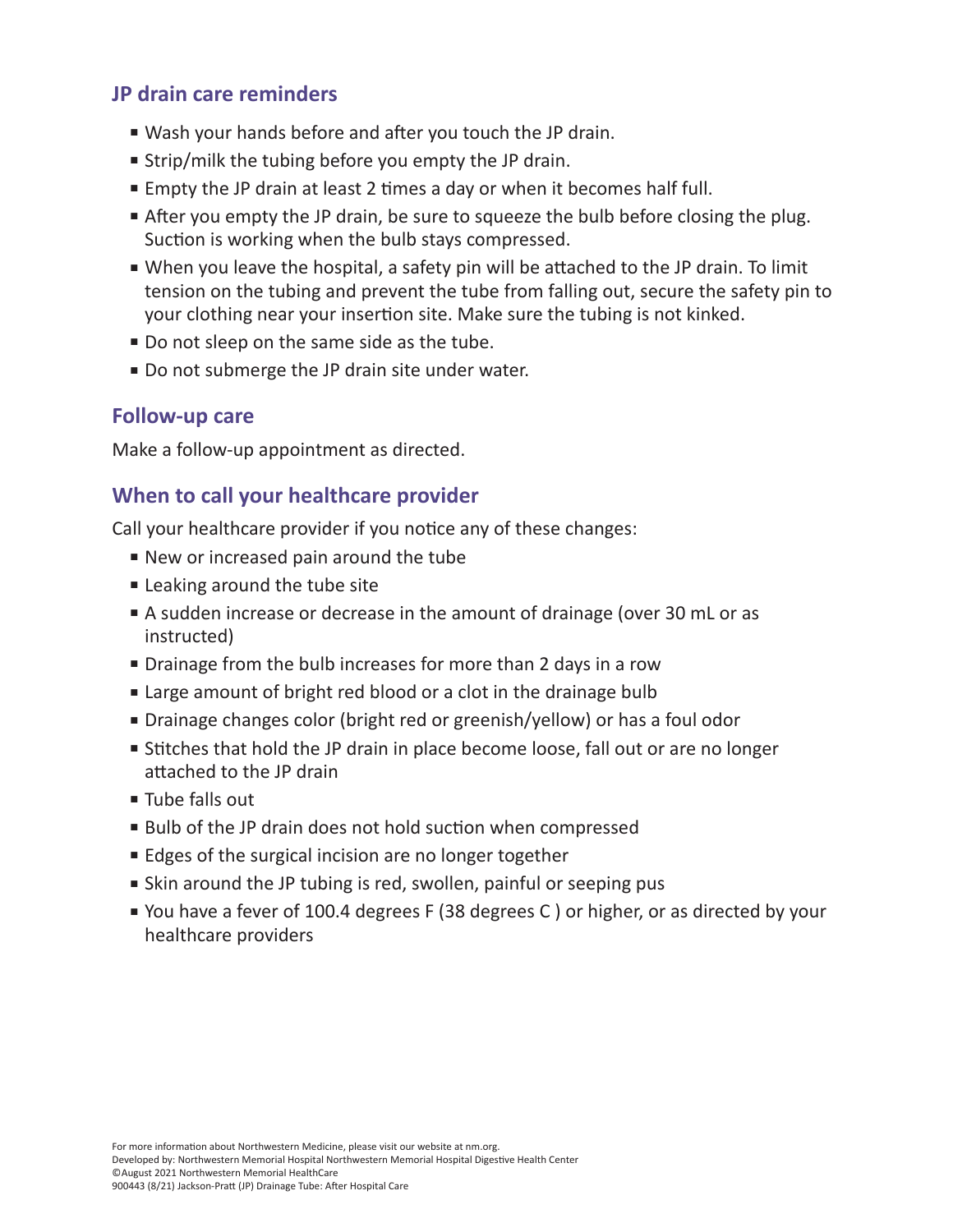## **JP Drain Daily Output Log – Week 1**

Wash your hands and milk the tubing before emptying the drain.

Empty the drain and record the amount at least 2 times a day or when it becomes half full. Bring this log to your next visit with your healthcare provider.

| Day 1 |             | Drain #1 | Drain #2 | Drain #3 | Drain #4 |
|-------|-------------|----------|----------|----------|----------|
|       | Morning     |          |          |          |          |
|       | Afternoon   |          |          |          |          |
|       | Evening     |          |          |          |          |
|       | Daily total |          |          |          |          |
| Day 2 |             | Drain #1 | Drain #2 | Drain #3 | Drain #4 |
|       | Morning     |          |          |          |          |
|       | Afternoon   |          |          |          |          |
|       | Evening     |          |          |          |          |
|       | Daily total |          |          |          |          |
| Day 3 |             | Drain #1 | Drain #2 | Drain #3 | Drain #4 |
|       | Morning     |          |          |          |          |
|       | Afternoon   |          |          |          |          |
|       | Evening     |          |          |          |          |
|       | Daily total |          |          |          |          |
| Day 4 |             | Drain #1 | Drain #2 | Drain #3 | Drain #4 |
|       | Morning     |          |          |          |          |
|       | Afternoon   |          |          |          |          |
|       | Evening     |          |          |          |          |
|       | Daily total |          |          |          |          |
| Day 5 |             | Drain #1 | Drain #2 | Drain #3 | Drain #4 |
|       | Morning     |          |          |          |          |
|       | Afternoon   |          |          |          |          |
|       | Evening     |          |          |          |          |
|       | Daily total |          |          |          |          |
| Day 6 |             | Drain #1 | Drain #2 | Drain #3 | Drain #4 |
|       | Morning     |          |          |          |          |
|       | Afternoon   |          |          |          |          |
|       | Evening     |          |          |          |          |
|       | Daily total |          |          |          |          |
| Day 7 |             | Drain #1 | Drain #2 | Drain #3 | Drain #4 |
|       | Morning     |          |          |          |          |
|       | Afternoon   |          |          |          |          |
|       | Evening     |          |          |          |          |
|       | Daily total |          |          |          |          |